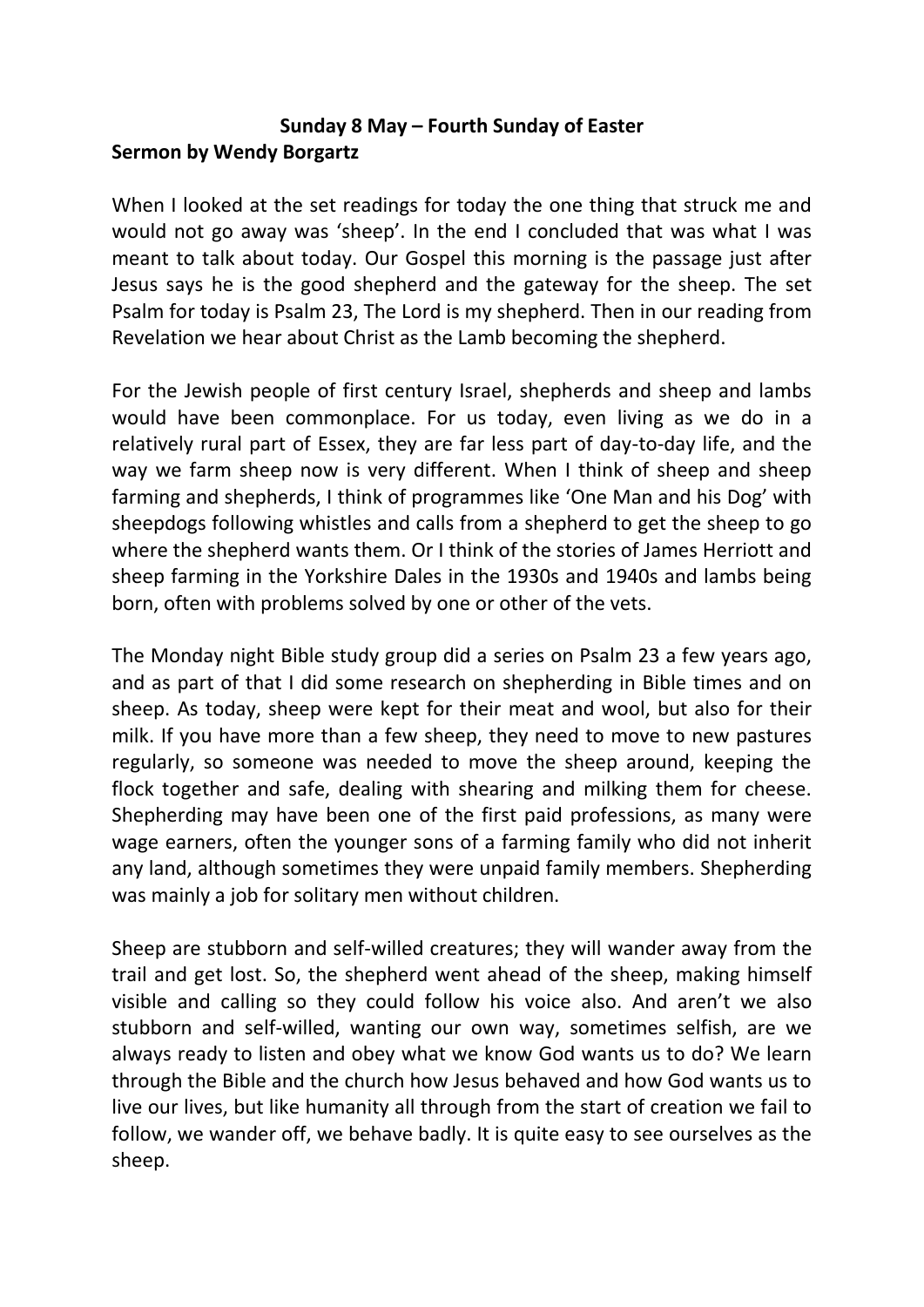But what of the shepherd image? Jesus says to the Jews in the portico of Solomon outside the Temple …'you do not believe, because you do not belong to my sheep. My sheep hear my voice. I know them and they follow me.' He is telling them that they are not part of his flock of sheep, because they don't listen properly to what he is saying, perhaps they don't want to understand. Or perhaps it is because what Jesus is saying to them is so contrary to their preconceived ideas, they just can't move past them to really hear and understand.

At the start of the reading, we are told that this is happening at the time of the festival of the Dedication in Jerusalem, which is also called Hanukkah. This is a festival lasting 8 days, usually in December, and it is celebrating the rededication of the Temple in 165 BC. After the Babylonian exile, some of the Jews went back to Judah, rebuilt the Temple and were allowed to celebrate their faith, while still under the rule of the Persians. Then Alexander the Great and the Greeks defeated the Persians and took charge, the Jews were still permitted to observe their laws, but the Greeks wanted to make their empire more united by language and culture. After Alexander's death, his empire was divided between his generals and Judah eventually came under the rule of the Seleucids, who were from Syria and Mesopotamia. Antiochus Epiphanes ruled between 175 and 164 BC, and he tried to wipe out the Jewish religion, ending up by erecting a statue of Zeus and sacrificing a pig in the Temple itself. Opposition to Antiochus was led by Mattathias and his five sons, one of whom was Judas Maccabeus. The Maccabees managed to defeat Antiochus and keep Judah independent until the Romans came along in 63 BC.

One of the things Judas Maccabeus did was to organize the cleansing and rededication of the Temple. The rededication of the Temple was celebrated for 8 days, and it was decreed that the whole nation of the Jews should celebrate these days every year. Jews still celebrate Hanukkah to this day, lighting a candle every day for 8 days and eating special food. The story of Antiochus Epiphanes and the Maccabees is in the Apocrypha, which is included in some Bibles, but not all of them.

Coming back to our Gospel reading, the Jews were celebrating Hanukkah, remembering the triumph in war of the Maccabees over the Seleucids, which allowed them to cleanse the Temple. Through the Old Testament the term shepherd is often used for the King, as well as for God, so they would have understood Jesus calling himself the good shepherd as Jesus calling himself the King. When Jesus was talking about this, at the time of Hanukkah, they would